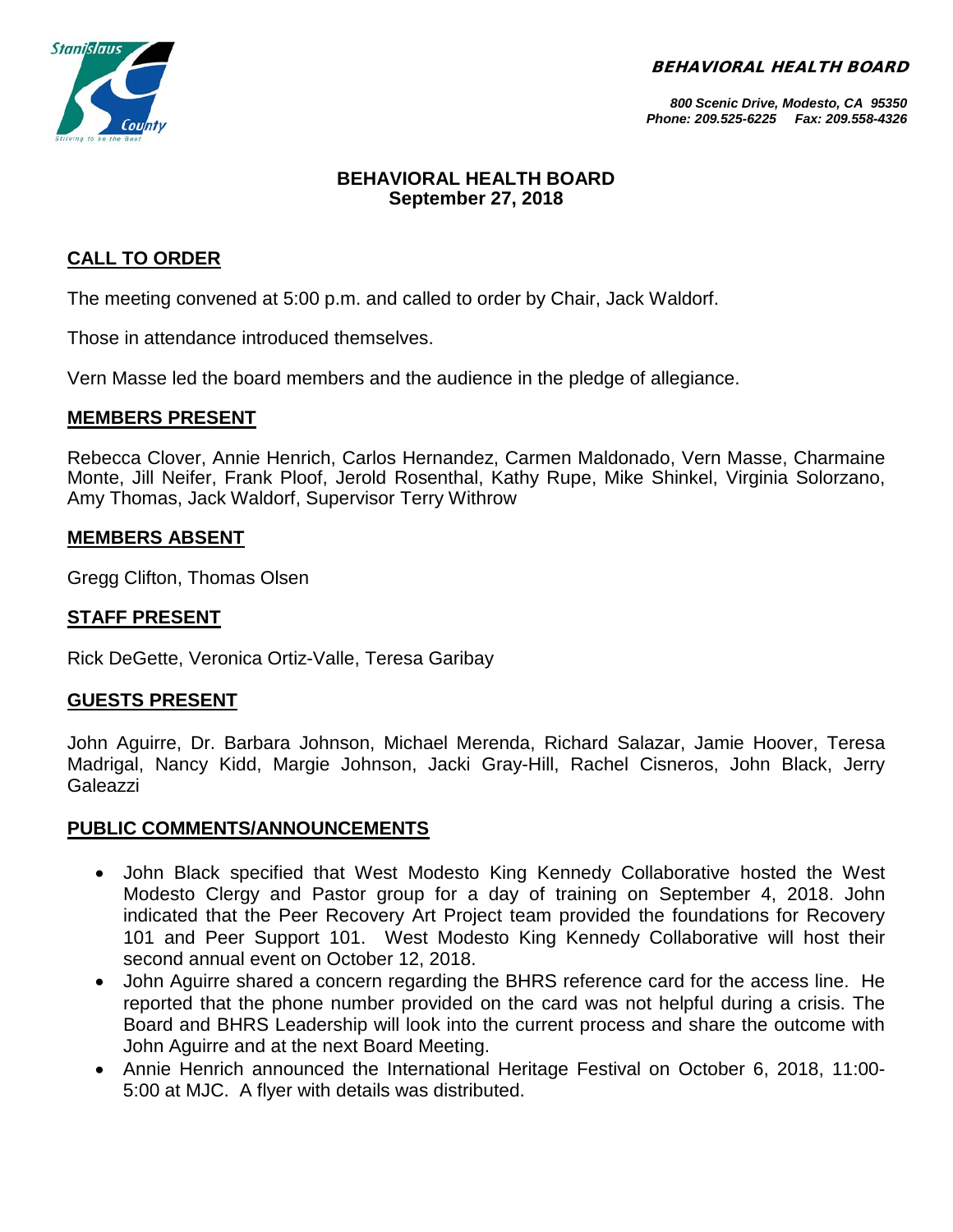Behavioral Health Board September 27, 2018 Page 2 of 3

## **CORRESPONDENCE**

Veronica Ortiz-Valle reported that Susan Kirk, representing District 4, resigned from the Behavioral Health Board. In addition, Veronica reported that Administration received a letter from a family acknowledging a staff member from the Estate Management Office for taking the extra mile to assist.

#### **APPROVAL OF MINUTES**

Action: Mike Shinkel made the motion to approve the Behavioral Health Board minutes of August 23, 2018, Jerold Rosenthal second the motion.

#### **CONSUMER REPORTS/COMMENTS** - None

## **FAMILY MEMBER REPORTS/COMMENTS**

John Black shared a synopsis of receiving help when recovering and emphasized the importance of a strong recovery. Amy Thomas shared that she attended the Family-to-Family class and found it was educational. She highly recommended taking the class.

## **BOARD OF SUPERVISORS REPORT**

Supervisor Withrow shared that a presentation regarding CAPERS funding was presented at the Board of Supervisors Meeting. This funding includes replacing septic tanks with sewer lines and housing for homelessness. Supervisor Withrow shared that the County budget is strong and debt free. He stated that the county is spending funding on things to make the community better. In addition, Supervisor Withrow gave an update regarding Focus on Prevention. He conveyed that he participated on a panel to discuss a temporary low barrier shelter for the homeless. The County is working with the City of Modesto on finding a solution for a permanent place for the shelter.

#### **PRESENTATION – Committee's Annual Report**

The following committees presented their annual report. Executive Committee by Jack Waldorf; Managed Care by Jack Waldorf; Prevention and Community Education/Outreach by Jill Neifer; and Impact – Contract Run Services by Frank Ploof. The Administrative, Fiscal Management and Impact – Department Run Services committees are submitting their reports by Wednesday, October 3, 2018.

#### **PRESENTATION – Slate of Officers Ad Hoc Nomination Committee**

Jack Waldorf asked for volunteers for the Ad Hoc Nomination Committee. Jerry Rosenthal, Carmen Maldonado, and Rebecca Clover volunteered.

## **COMMITTEE REPORTS**

Committees presented their annual report in lieu of the committee reports.